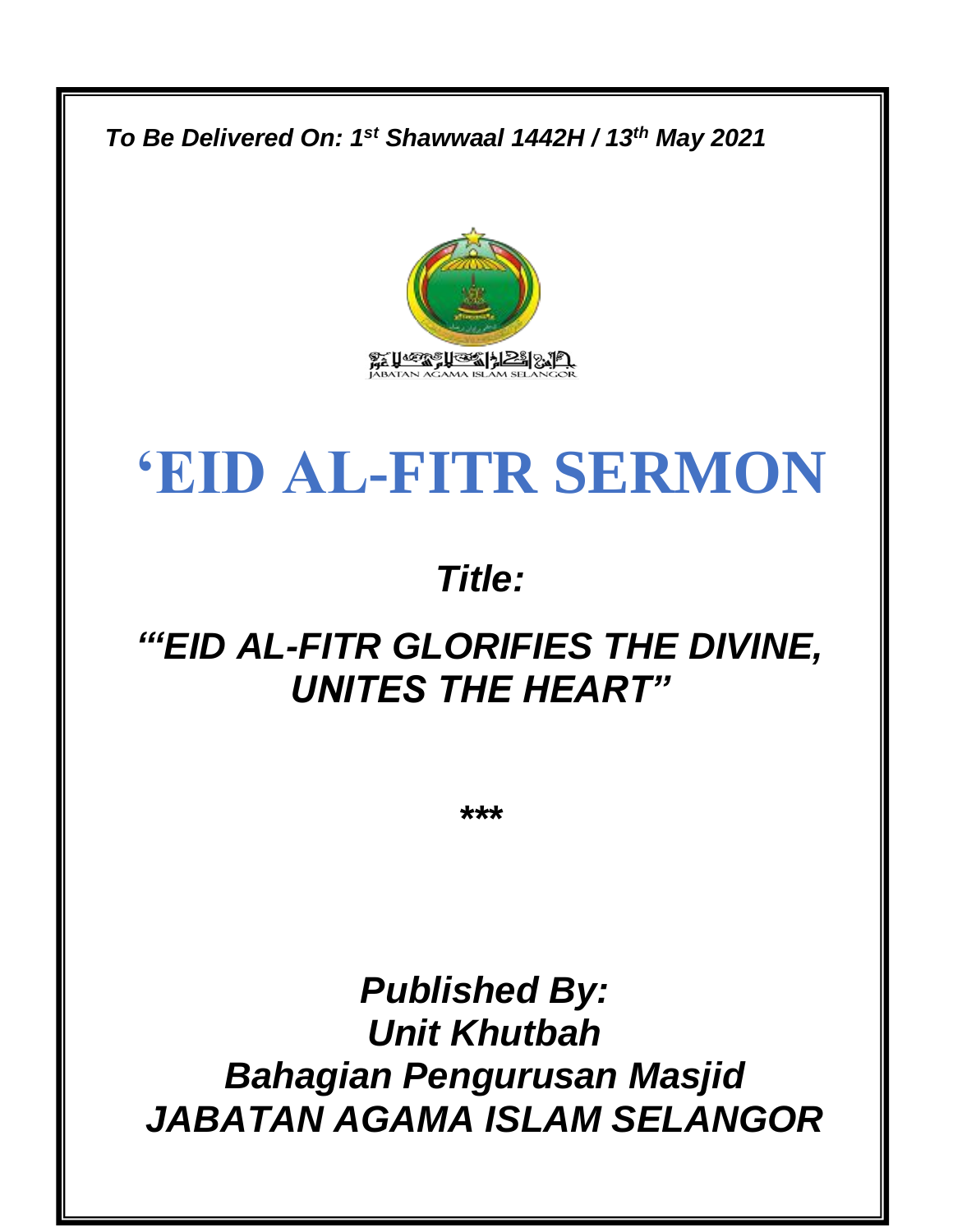

# *"'EID AL-FITR GLORIFIES THE DIVINE, UNITES THE HEART"*

اللّهُ أَكْبَرُ، اللّهُ أَكْبَرُ، اللّهُ أَكْبَر  $\frac{1}{2}$ بر ْ  $\frac{1}{2}$ ፟<br>፟  $\frac{1}{2}$ بر ْ  $\frac{1}{2}$ ُ  $\frac{1}{2}$ بر ؚ<br>ما  $\frac{1}{2}$ 

اللّهُ أَكْبَرُ، اللّهُ أَكْبَرُ، اللّهُ أَكْبَر  $\frac{1}{2}$ بر ْ  $\frac{1}{2}$ ፟<br>፟  $\frac{1}{2}$ بر ْ  $\frac{1}{2}$ <sub>ይ</sub><br>◆  $\frac{1}{2}$ بر ْ  $\ddot{\cdot}$ 

اللّهُ أَكْبَرُ، اللّهُ أَكْبَرُ، اللّهُ أَكْبَر  $\frac{1}{2}$ بر ْ  $\frac{1}{2}$ ፟<br>፟  $\frac{1}{2}$ بر ْ  $\frac{1}{2}$ ُ  $\frac{1}{2}$ بر ؚ<br>ما  $\frac{1}{2}$ 

ً<br>آ ..<br>اللّهُ أَكْبَرُ كَبِيْرًا، وَالْحَمْدُ لِلّهِ كَثِيْرًا، وَسُبْحَانَ اللّهِ بُكْرَةً وَأَصِيْلَا. ْ  $\ddot{\cdot}$  $\frac{1}{2}$  $\sum_{i=1}^{n}$  $\frac{1}{2}$ ْ ِ<br>پ  $\ddot{\phantom{0}}$  $\overline{\phantom{a}}$ ֦֧֦֧֝<u>֚</u> ر<br>م  $\frac{1}{2}$  $\frac{1}{2}$ ْ ا<br>ما  $\overline{\phantom{a}}$ ِ<br>ُا ់<br>។  $\overline{\phantom{a}}$ ֝֝֝֝֝֝֝֝֝<br>֧֝֝֝֝<br>**֡**  $\frac{1}{2}$ ً<br>پ ْ ي  $\ddot{\mathbf{r}}$ ์<br>-<br>-بو<br>♦ ֝֝<br>֧֛֝<br>֧֖֚֝֝֝֝֝֝֝֝֝֝֝֟֬֟֓֟֬֟֓֟֬֟֓֟֬֟֟֬֟֓֟֬֟֓֟֓֟֬֟֓֟֓֟֬֝֟֓֟֬ بر ا<br>د ।<br>: .ر د جو بير ر حمد الله عنه و الله عنه و الله عنه و الله عنه .<br>لا إله إلَّا اللهُ وَحْدَهْ ، صَدَقَ وَعْدَهْ، وَنَصَرَ عَبْدَهْ، وَأَعَزَّ ا<br>الم –<br>نہ  $\frac{1}{2}$ ।<br>⊧ ٝ<br>ؙ  $\frac{1}{1}$ ْ ا<br>-<br>^ ان<br>ا ِ<br>م ِ<br>پ  $\frac{1}{2}$ ْ  $\frac{1}{1}$ ֦֚֝<br>֧֝֝֝֝֝֟<mark>֦</mark> ِ<br>م  $\sim$  $\ddot{\phantom{0}}$ ์ $\overline{\phantom{a}}$ .<br>ا -<br>، .<br>م  $\frac{1}{2}$  $\ddot{\cdot}$  $\overline{\phantom{a}}$ ۔<br>أَحْزَابَ وَحْدَهْ، ٝ<br>ؙ  $\frac{1}{1}$ ْ  $\tilde{\phantom{a}}$  $\ddot{\phantom{0}}$ ْ 9<br>دُ ۽ جُنْدَهُ، وَهَزَمَ الْأَحْزَابَ وَحْدَهْ، اَلْحَمْدُلِلَّهِ الَّذِيْ جَعَلَ الْعِيْدَ  $\frac{1}{2}$  $\ddot{\phantom{0}}$  $\overline{\phantom{a}}$ ا<br>م بر<br>▲ غ<br>م ْ ِّ ا<br>د ់<br>រ ر<br>ا  $\ddot{\phantom{0}}$ َ ے<br>ڈ ا<br>تار .<br>م ْ<br>م ्<br>। י<br>∖  $\ddot{\phantom{0}}$ عِيْدَ الدِّيْنِ وَالْعِبَادَة،  $\sim$  $\frac{1}{1}$  $\tilde{\cdot}$ ا<br>ا  $\frac{1}{1}$ ۔<br>۔<br>، ٝ<br>ؙ **ا**

ا<br>تار<br>ا أَشْهَدُ أَنْ لَّا إِلَهَ إِلَّا اللّهُ وَحْدَهُ لاَ شَرِيْكَ لَهُ، وَأَشْهَدُ أَنَّ سَيِّدَنَا ْ  $\ddot{\cdot}$ ِ<br>ُا  $\frac{1}{2}$ ْ  $\ddot{\cdot}$  $\ddot{\cdot}$ ِ<br>ُ  $\frac{1}{2}$ ْ  $\ddot{\cdot}$  $\frac{1}{2}$ ء<br>لم  $\tilde{\mathbf{r}}$ ٝ<br>ؙ ِ  $\frac{1}{2}$  $\tilde{\phantom{a}}$ بر<br>▲  $\frac{1}{1}$ ْ  $\frac{1}{2}$ ا<br>الم ં<br>ત  $\tilde{\mathbf{r}}$  $\frac{1}{2}$  $\ddot{\phantom{0}}$  $\frac{1}{1}$  $\frac{1}{1}$ ن<br>• مُحَمَّدًا عَبْدُهُ وَرَسُوْلُهُ. اَللَّهُمَّ صَلِّ وَسَلِّمْ وَبَارِكْ عَلىَ سَيِّدِنَا ्<br>न<br>र ۔<br>ر  $\ddot{\phantom{0}}$ ِ<br>م ّ<br>وُ ່ $\overline{\phantom{a}}$  $\frac{1}{2}$ ْ ֦֡֜<br>֧֛ ند<br>م ن<br>م ر<br>ر<br>ر ا<br>ا ر<br>آ ر<br>پر ں<br>م ֧֦֘֒ ُ<br>ُ  $\frac{1}{\sqrt{2}}$  $\ddot{\phantom{0}}$ ء<br>م⊀ <br>ا ់<br>រ .<br>م ً<br>ا ن<br>م  $\overline{\phantom{a}}$  $\frac{1}{2}$ **∕** مُحَمَّدٍ، وَعَلَى آلِهِ وَأَصْحَابِهِ وَمَنْ تَبِعَهُمْ بِإِحْسَانٍ إِلَى يَوْمِ ْ ِ<br>ِءَ  $\ddot{\phantom{0}}$ ل  $\frac{1}{2}$ )<br>إ ْ ْ **ر**<br>-ا<br>ف ़<br>}<br>/- $\ddot{\phantom{0}}$  $\frac{1}{2}$ ؙ<br>ٝ  $\frac{1}{2}$  $\frac{1}{2}$  $\overline{\phantom{a}}$ للہ<br>:  $\tilde{\cdot}$ ا<br>آ ِ<br>م  $\frac{1}{2}$ <u>ليا</u> ت<br>م  $\overline{\phantom{a}}$  $\frac{1}{2}$ ِ الدِّيْنِ. ْ  $\frac{1}{1}$ 

ْ ِ<br>لِّمُسْلِمُونَ، اِتَّقُواْ  $\frac{1}{2}$ ن<br>\*  $\ddot{\phantom{0}}$ ›<br>ለ أَمَّا بَعْدُ، فَيَاۤ أَيُّهَا الْمُسْلِمُونَ، اِتَّقُواْ اللَّهَ، أُوْصِيكُمْ وَاِيَّايَ بِتَقْوَى ِ<br>ہار<br>مار <sup>ا</sup>ً وُ  $\frac{1}{2}$  $\frac{1}{1}$  $\ddot{\cdot}$ ر<br>ا ំ<br>**រ**  $\ddot{\phantom{0}}$ ن<br>م  $\frac{1}{2}$  $\ddot{\ }$ ֦֧֦֧֦֧֟֝<u>֦</u>  $\ddot{\phantom{0}}$ **ؚ** ن<br>•  $\frac{1}{2}$  $\ddot{\ }$ ៝<br><del>៹</del> ِ<br>م ֦֧֦֧֦ ر<br>مذ اللَّهَ، أُوْصِيكُمْ وَإِيَّايَ بِتَقْوَى<br>أَسْمَا أَوْصِيكُمْ وَإِيَّاءِ ۚ إِيَّاءَ ۚ - مستوى وسيستان الله عليه السيستان والمستوى السيستان والسيستان.<br>تَتَّقُونَ. قَالَ اللَّهُ تَعَالَى: يَا أَيُّهَا الَّذِينَ آمَنُواْ اتَّقُواْ ⁄<br>}<br>1 ان<br>\* ْ ب<br>ڊ  $\frac{1}{2}$  $\frac{1}{2}$ ا<br>ان<br>ا ِ<br>ہونہ<br>مقا َ<br>وُلِ ا<br>:<br>:  $\ddot{\phantom{0}}$ َ ر<br>•  $\ddot{\phantom{0}}$  $\ddot{\tilde{}}$ ិ៍  $\frac{1}{2}$ ا<br>اس<br>ج لاءِ<br>پڻ اللهِ فَقَدْ فَازَ الْمُ ُ<br>په  $\frac{1}{2}$ ْ  $\frac{1}{2}$ ्<br>: حَقَّ تُقَاتِهِ وَلاَ تَمُوتُنَّ إِلاَّ وَأَنتُم مُّسْلِمُون ›<br>ለ ້ $\frac{3}{2}$ }<br>፟ ا<br>:<br>:  $\frac{1}{2}$ ات<br>ا ن<br>• }<br>\* `<br>^ ∕<br>\* َ  $\ddot{\phantom{0}}$  $\frac{1}{2}$ ُ ن<br>م  $\overline{\phantom{a}}$ َ –<br>ِ<br>ا ا اللَّهَ حَقَّ تُقَاتِهِ وَلاَ تَمُوتُنَّ إِلاَّ وَأَنتُم مُّسْلِمُون.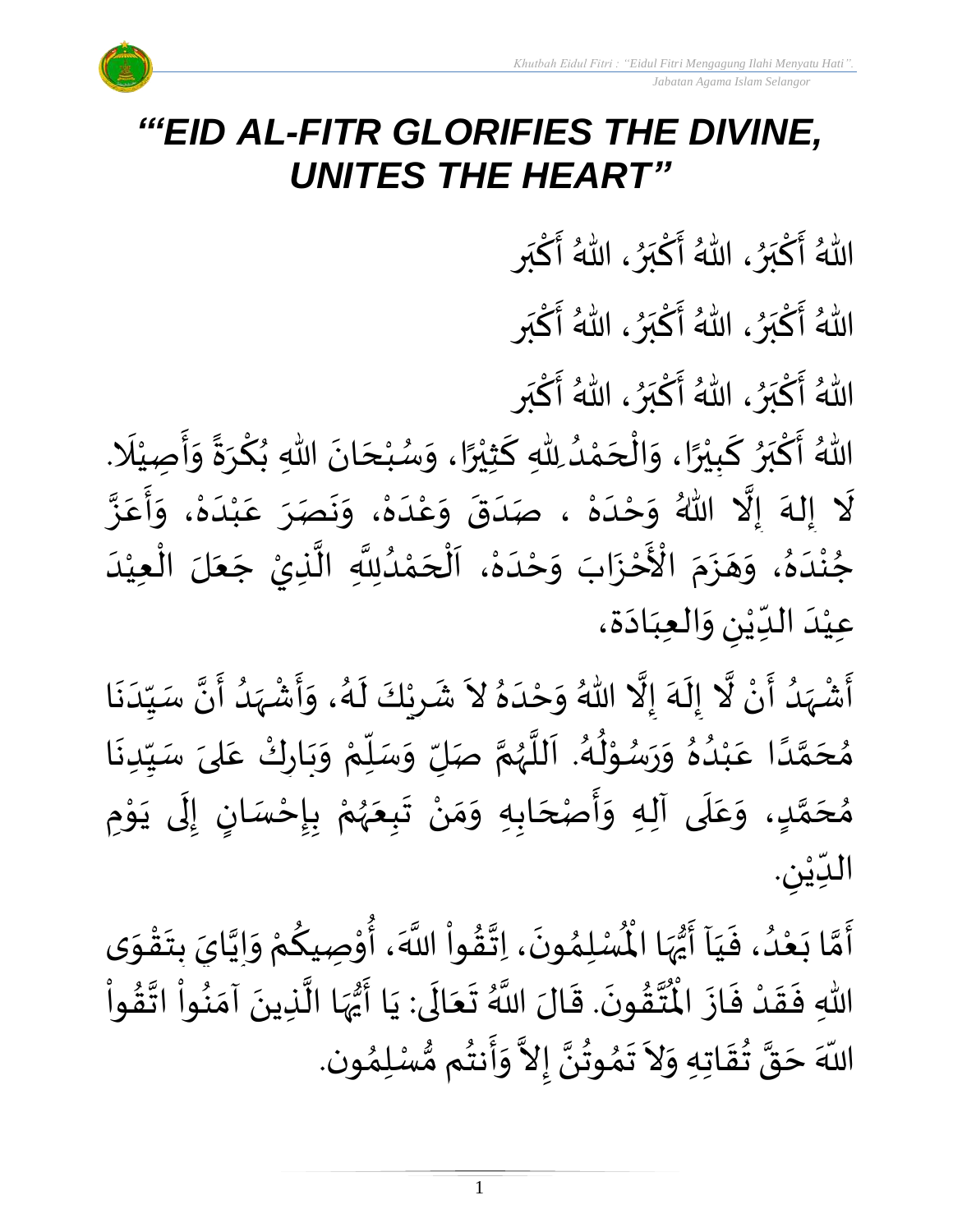



## **Dear blessed** *Muslimeen* **and** *Muslimaat***,**

Let us strive to have the *taqwa* of Allah *Subhaanahu Wa Ta'aala* by fulfilling all of His Commands and avoiding all of His prohibitions. With such *taqwa*, may Allah bestow upon us good health in our lives and blissfulness that are everlasting, as well as salvation in the Hereafter.

The *'Eid khutbah* on this blessed morning is titled: *"'Eid al-Fitr Glorifies The Divine, Unites The Heart."*

## **Dear beloved** *Muslimeen* **and** *Muslimaat***,**

The month of Ramadaan had gone by. Ramadaan had taught Allah's servants to fast with complete *imaan* (faith) and penitence. Glad tidings upon those that had busied themselves with righteous deeds in Ramadaan. May Allah forgive our sins and accept all of our deeds.

#### $\ddot{\phantom{0}}$ تَقَبَّلَ اللّٰهُ مِنَّا وَمِنْكُمْ  $\frac{1}{2}$ ان<br>ا ان<br>ب  $\frac{1}{2}$ ْ <u>ل</u> ้<br>้

On the other hand, what a tremendous loss for the Muslims that did not seize the opportunity to gain manifold rewards in Ramadaan through the *'ibaadah* (acts of worship) of fasting, *salaah* (prayer), recitation of al-Qur'an, and others. May we not be from among the losers in this world and the Hereafter.

Today is the 1st of Shawwaal, the arrival of *'Eid al-Fitr* that we have been anticipating and will be celebrating with full happiness and gratefulness. Today, Allah has bestowed upon us our original *fitrah* (natural disposition) with forgiveness and purity, like a newborn baby with a clean slate, devoid of sin and impurity. The joyfulness and gratitude today can be felt by those whom are always sincere, indulging in good deeds, and possessing beautiful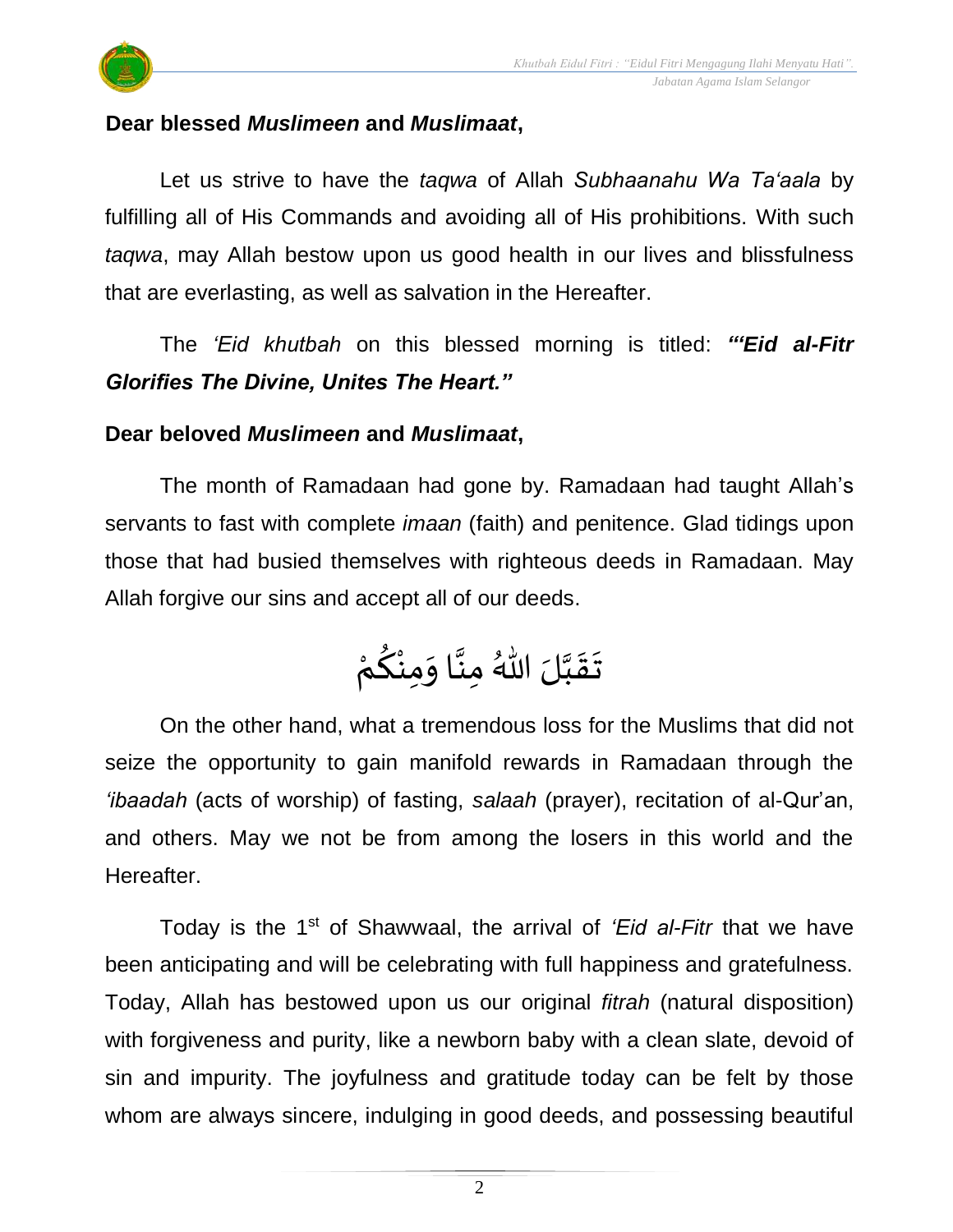

*akhlaaq* (character) throughout the month of Ramadaan. Moreover, they would always do good unto others, always charitable, and respectable toward others. Furthermore, the blissfulness of this *'Eid* is truly felt by those that had successfully performed the *'ibaadah* of fasting with perfection. In addition, Allah *Subhaanahu Wa Ta'aala* had commanded us to remain joyful upon His favors, as He mentions in verse 58 of soorah Yoonus:



*"Say, "In the bounty of Allah and in His mercy - in that let them rejoice; it is better than what they accumulate.""*

*Allah is Most Great, Allah is Most Great, Allah is Most Great, and all praise be to Allah*

# **Dearest** *Muslimeen* **and** *Muslimaat***,**

*'Eid al-Fitr* is a day of rejoice for those that had fasted. In the *hadeeth* of Abu Hurayrah *radiyAllaahu 'anh*, the Prophet صلى الله عليه وسلمsaid:

ا َ ِِه، وإذ ر ْ ِفط ب َ ِح ر َ ف َ ر َ ط ْ ف َ ا أ َ ِذ ا: إ َ م ُ ه ُ ح َ ر ْ ف َ ِن ي ا َ ت َ ح ْ ر َ ِ ِم ف صائ ا ِ ل ل َ و ِمِه ْ و بصَ َ ِح ر َ ف ُ ه ا ب َ ر ِقيَ َ ل .

*"The one who fasts has two (occasions) of joy, one when he breaks the fast he is glad with the breaking of (the fast) and one when he meets his Lord he is glad with his fast."* 

(Muslim)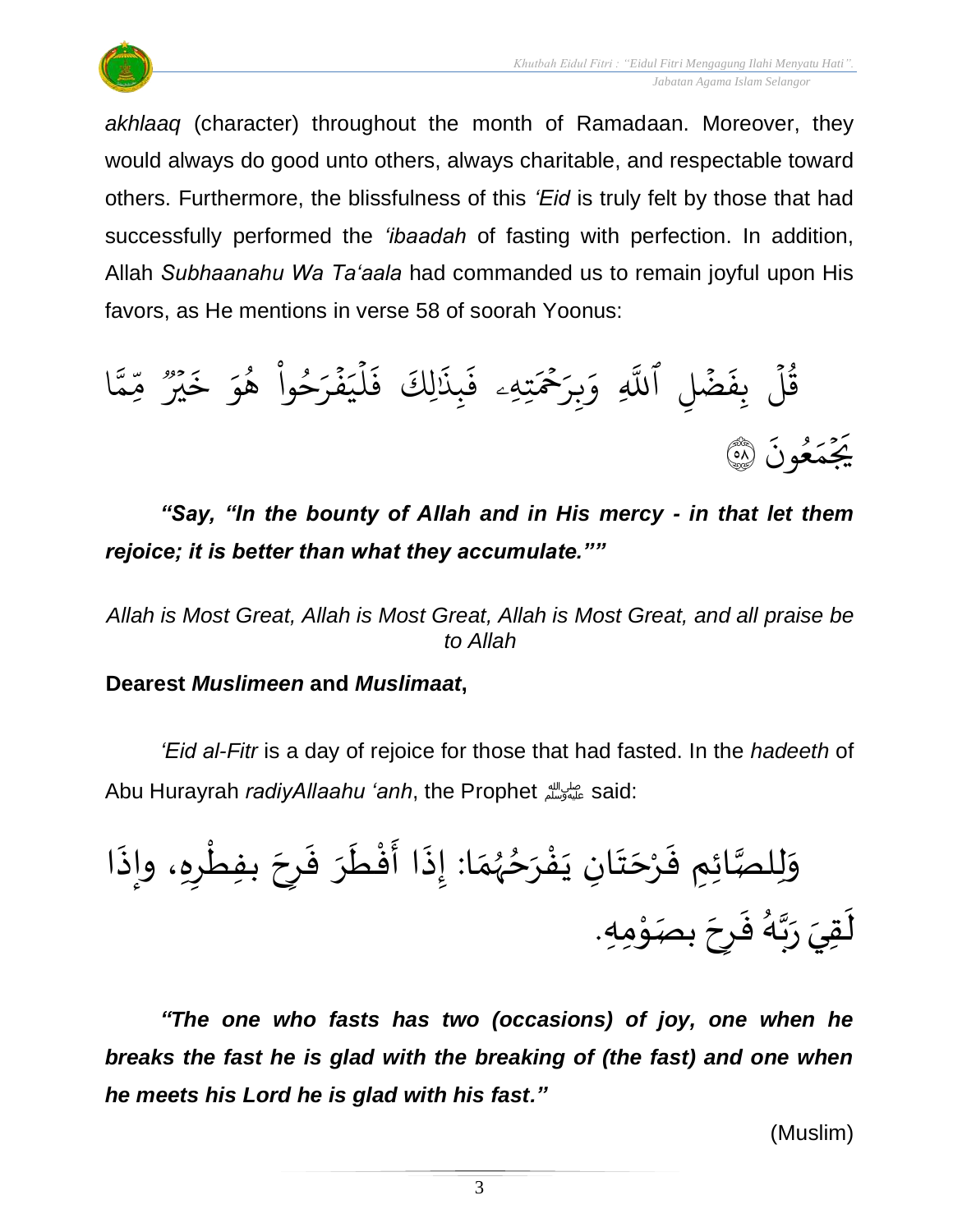

The joy of *'Eid al-Fitr* is a victory and bounty bestowed by Allah the Almighty, Most Merciful. Joyful due to the success and patience in overcoming the desire while perfecting the *'ibaadah* of fasting. Blissful for being able to fulfill what has been commanded, avoiding what has been forbidden, giving charity earnestly, and preserving the *ukhuwwah* (brotherhood) in a month full of *barakah* (blessings).

This success and victory is proof that the Muslim *ummah* is always cleansing its hearts through *'ibaadah*. Allah *Subhaanahu Wa Ta'aala* mentions in verse 14 of soorah al-A'laa:



# *"He has certainly succeeded who purifies himself."*

# *Allah is Most Great, Allah is Most Great, Allah is Most Great, and all praise be to Allah*

# **Dear** *Muslimeen* **and** *Muslimaat***, noble guests of Allah,**

*'Eid al-Fitr* is for *taqarrub* or attaining nearness to Allah with *takbeer* and *salaah*. On the contrary, it is not to further distance oneself away from Allah *Subhaanahu Wa Ta'aala* through acts of *munkar* (evil) and disobedience. After diligently fighting for 30 days in performing the *'ibaadah* of fasting, then on the 1<sup>st</sup> of Shawwaal we are commanded to exalt and praise Allah. Though the period for *takbeer* is just a short duration, it leaves an effect in illuminating the hearts unto becoming grateful servants of Allah. Allah *Subhaanahu Wa Ta'aala* mentions in verse 185 of soorah al-Baqarah: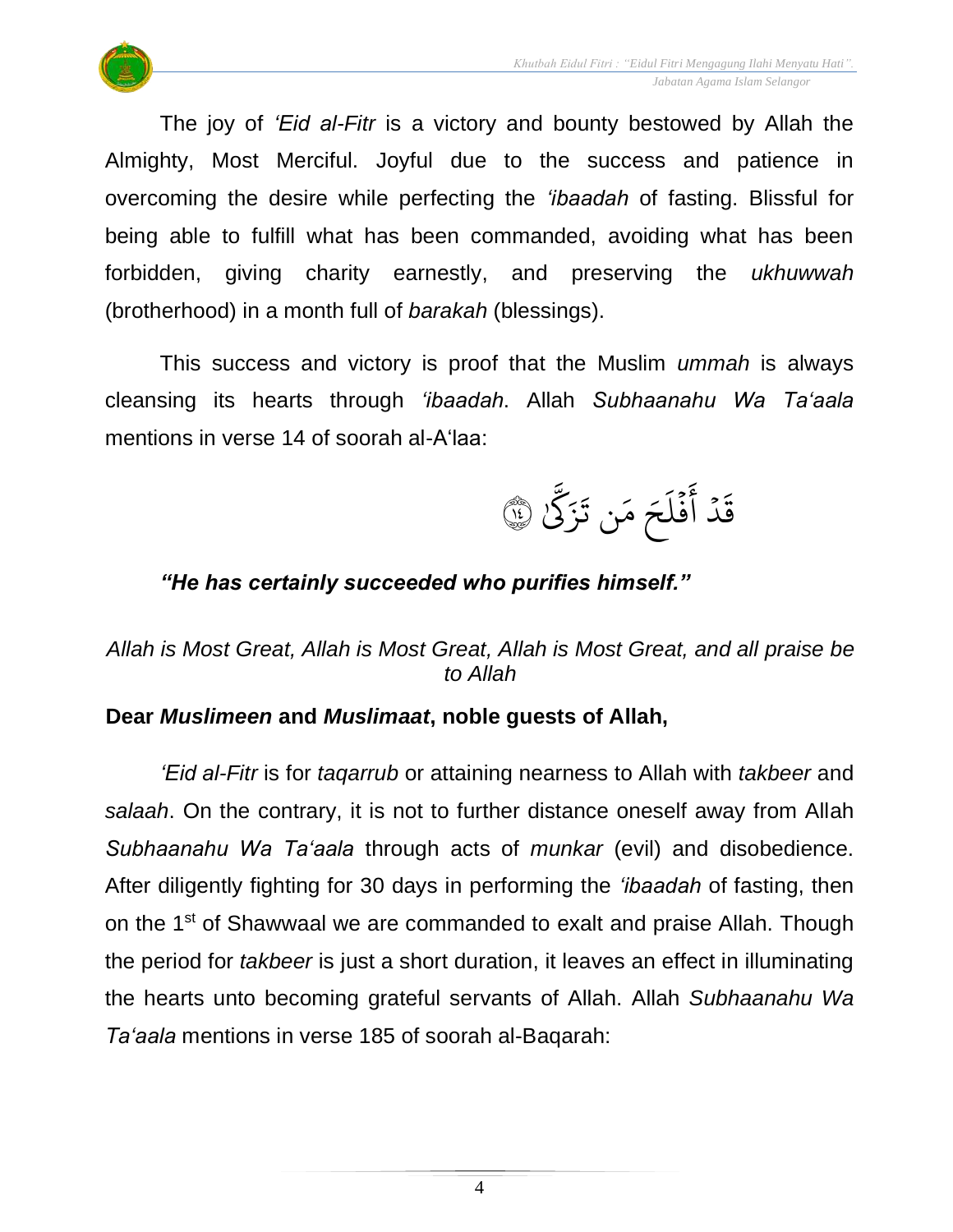

 $\frac{1}{2}$ ،<br>نگم ر ِ<br>ا د  $\tilde{\lambda}$ ا ه ِ<br>م بر<br>م كَبِّرُواْ ٱللَّهَ عَلَىٰ ە<br>أ ُ ك ِِل ور ر<br>م و  $\ddot{\tilde{}}$  $\frac{1}{2}$ بر<br>۱ لِتُكْمِلُوا الْعِدَّ ہ<br>1 ە<br>أ و<br>ا ر<br>م و<br>په ر<br>م وَلِّئِكْمِلُوا الْعِدَّةَ وَلِّئِكَبِّرُوا اللَّهَ عَلَىٰ مَا هَدَنْكُمْ وَلَعَلْكُمْ  $\frac{1}{2}$ ر بة<br>ا  $\uplambda$  $\frac{1}{2}$ ع ِ<br>ا ل ر<br>م و  $\ddot{\cdot}$ نشكرُونَ و<br>، ر ្ធ  $\ddot{\cdot}$ تَشَكَّرُونَ ۞

*"And for you to complete the period and to glorify Allah for that [to] which He has guided you; and perhaps you will be grateful."*

Our gratitude to Allah and His Messenger will never go in vain. Moreover, when we continue to remain grateful, Allah has promised to increase His bounties such as the pleasure of having a good life, peacefulness, and good health. Allah *Subhaanahu Wa Ta'aala* mentions in verse 7 of soorah Ibraaheem:

َ َ ل ۡ م ُ ت ۡ ر َ ك َ ِن ش ئ َ ل ۡ م ُ ُّك ب َ ر َ ن ه ذ َ أ َ ت ۡ ِإَوذ ه إِن ۡ م ُ ت ۡ ر َ ف ِن كَ ئ َ ل َ و ۡ م ُ ك ه ن َ يد ِ ز ٞ ِديد َ ش َ ِِب ل ا َ ذ <sup>ع</sup> <sup>٧</sup> َ

*"And [remember] when your Lord proclaimed, 'If you are grateful, I will surely increase you [in favor]; but if you deny, indeed, My punishment is severe.'"*

Verily, Allah will not send down severe torment, calamity, and pandemic if we are always thankful and faithful to Him. Allah *Subhaanahu Wa Ta'aala* mentions in verse 147 of soorah an-Nisaa':

ا ً<br>م اكِر ় ش و<br>هُ اللَّهُ  $\ddot{\cdot}$ ن ر<br>م  $\overline{\mathcal{R}}$ ِر<br>م نتُمْ وَ ֧֖֧֦֧֦֦֧֦֧֦֧֦֧֦֧֦֧֦֧֦֦֧֦֧֦֧֦֧֦֧֦֧֦֧֦֧֦֧֦֧֧֦֧֧֦֧֟֟֟֟֟֟֟֟֟֟֟֟֬֟֟֬֟֟֟֟֬֟֟֩֕֟֩֕֟֩֬֝֬֝֬<br>֧֧֪֪֪֪֧֪֪֪֪֪֪֪֪֜֜ こっ و<br>په ِ<br>م ام ر<br>ء ء ِ<br>م ئرنسم وَ  $\frac{1}{2}$ و<br>په ؚ<br>ۣ ر<br>م ك ় ابِڪُمۡۚ إِن شَ  $\frac{1}{2}$ و  $\ddot{\cdot}$ ذ  $\frac{1}{2}$ بِعَ و<br>هُ لَّ اللَّهُ و<br>ا  $\frac{1}{2}$ ع ف  $\ddot{\cdot}$ ِ<br>پ ا ي بر<br>م ت<br>م ا ֦֧֦֝<br>֧֝֝ لِيم عَلِيمًا (١٤٧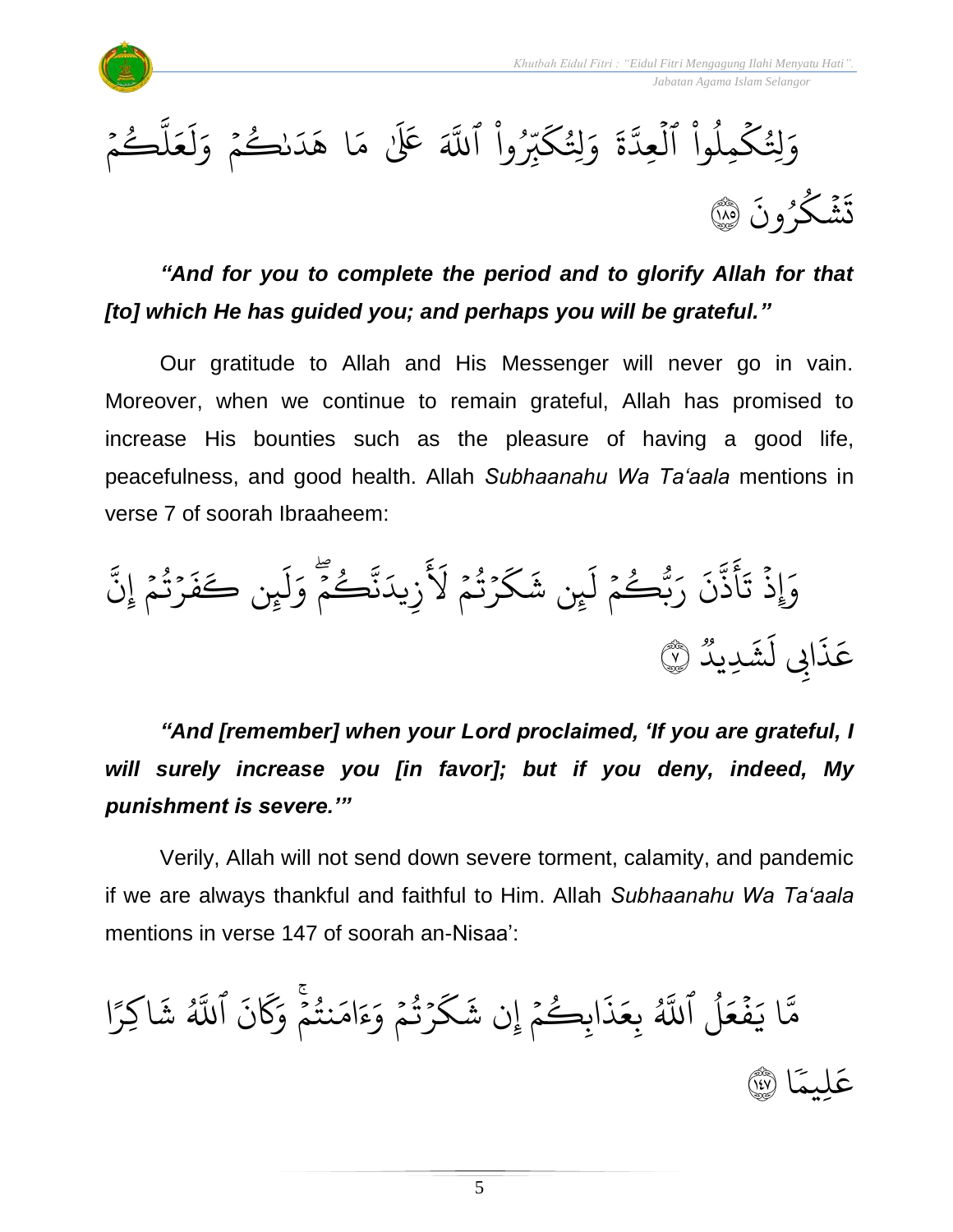

# *"What would Allah do with your punishment if you are grateful and believe? And ever is Allah Appreciative and Knowing."*

*Allah is Most Great, Allah is Most Great, Allah is Most Great, and all praise be to Allah*

## **Dear beloved** *Muslimeen* **and** *Muslimaat***,**

*'Eid al-Fitr* teaches us to ennoble and respect others. Allah gifted us with *'Eid al-Fitr* so that we will further strengthen our ties of friendship, brotherhood, and kinship. Allah will relieve us of our hardships in the Hereafter if we are always preserving this relationship with care, mutual respect, and mutual aiding of one another. In the *hadeeth* of Abu Hurayrah *radiyAllaahu 'anh*, Rasulullah صلى الله عليه وسلمsaid:

ر<br>گر مَنْ نَفَّسَ عَنْ مُؤْمِنٍ كُرْبَةً مِنْ كُرَبِ الْدُّنْيَا، نَفَّسَ اللّهُ عَنْهُ ْ ِ<br>م ان<br>•  $\ddot{\phantom{0}}$  $\frac{1}{1}$ ֦֧<u>֚</u> بر<br>و  $\overline{\phantom{a}}$ ا<br>م ْ ً<br>م•ّ  $\ddot{\phantom{0}}$ ْ <u>ل</u> ر<br>! ់<br>:  $\frac{1}{2}$ ْ ِ<br>م ان<br>•  $\ddot{\phantom{0}}$ ْ  $\frac{1}{2}$ كُرْبَةً مِنْ كُرَبِ يَوْمِ الْقِيَامَةِ  $\frac{1}{2}$  $\frac{1}{1}$ ֝֟֟֟֟֟֟֟֟֟֟֟֟֟֟֟֟֟֟֟֟֟֟֟֟֟֟֟֟֟֟֟֟֩֕֟<br>֖֝֩֝֩֩֩֩֩֩֓֟֓֟֓֟֓֟֓֟֓֟֓֟֓֟֩֩֩֓֝֟֓֟֓֟֓֟֩֩֩ **→** ֦֧֦  $\ddot{\phantom{0}}$  $\frac{1}{2}$ المناطقية<br>مناطقين ْ ً<br>پ  $\ddot{\phantom{0}}$ ْ ِ<br>م

# *"Whoever removes a worldly grief from a believer, Allah will remove from him one of the griefs of the Day of Resurrection."*

(Muslim)

With this, *'Eid* can unite the hearts of the Muslim *ummah* for it is celebrated together by all Muslims with happiness and thankfulness, though we are under the movement control order (MCO) and conditional MCO (CMCO) restrictions. This is from the beauty and completeness of Islamic teachings in preserving unity and love of the Muslim *ummah* through *'Eid al-Fitr*, aside from praying and fasting together. The unity of the Muslim *ummah* is truly vital, akin to one body. The bodily limbs are in need of each other and aids one another. Each limb will together experience good health, happiness,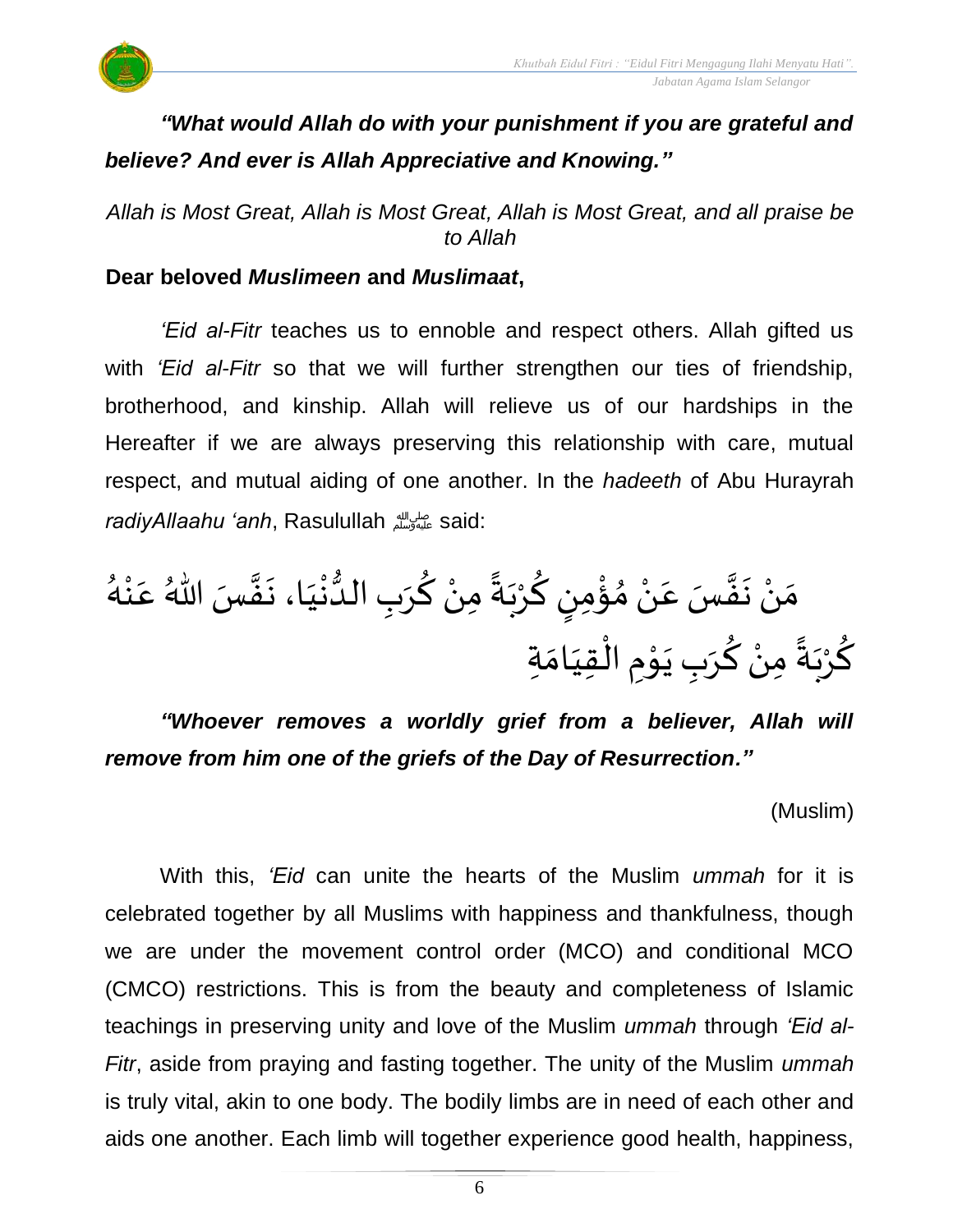

or sickness. In the *hadeeth* of an-Nu'maan bin Basheer *radiyAllaahu 'anh*, Rasulullah صلى الله عليه وسلمsaid:

 $\frac{1}{2}$ ُؤْمِنِينَ فِي تَوَادِّهِمْ، وَتَرَاحُمِهِمْ، وَتَ  $\frac{1}{2}$ ْ ر<br>د  $\frac{1}{2}$  $\ddot{\phantom{0}}$  $\tilde{\phantom{a}}$ ْ  $\frac{1}{2}$  $\ddot{\ }$  $\ddot{\phantom{0}}$  $\ddot{\phantom{0}}$ ់<br>:  $\mathbf{r}^{\circ}$ مَثَلُ الْمُؤْمِنِينَ فِي تَوَادِّهِمْ، وَتَرَاحُمِهِمْ، وَتَعَاطُفِهِمْ مَثَلُ  $\frac{1}{2}$  $\frac{1}{2}$  $\frac{1}{2}$  $\frac{1}{2}$ ْ ፟<br>፟  $\ddot{\phantom{0}}$ <u>ر</u> تَدَاعَى لَهُ سَائِرُ الْجَسَدِ بِالسَّهَرِ  $\frac{1}{2}$ ن<br>سا ر<br>-<br>- $\overline{\phantom{a}}$ `<br>ا ِ<br>پ د<br>گ  $\tilde{\mathbf{r}}$ ِ<br>م  $\frac{1}{1}$ ا<br>۔<br>•  $\frac{1}{2}$ الْجَس*َد*ِ إِذَا اشْتَكَى مِنْهُ عُضْوٌ و<br>م ر<br>ر<br>ار د<br>فيل .<br>- $\ddot{\phantom{0}}$ .<br>،<br>،  $\ddot{\cdot}$  $\overline{\phantom{a}}$ ֦֧֦֧֦֧֦֧֦֧֦֧֦֧֧֦֧֧֝֟֓֓֓֜֓֟֓֜֓֓<u>֖֚֓</u> وَالْحُمَّى ت<br>م ِ<br>ِ ْ  $\frac{1}{2}$ 

*"The similitude of believers in regard to mutual love, affection, fellow-feeling is that of one body; when any limb of it aches, the whole body aches, because of sleeplessness and fever."* 

(Muslim)

*Allah is Most Great, Allah is Most Great, Allah is Most Great, and all praise be to Allah*

# **Dear blessed** *Muslimeen* **and** *Muslimaat***,**

To end the *'Eid* sermon on this blessed morning, let us altogether derive and ponder upon its lessons as guide in our lives.

1. The Muslim *ummah* must have certainty that *'Eid al-Fitr* is for the Muslims to glorify Allah and remain grateful upon all of His favors.

2. The Muslim *ummah* must maintain the brotherhood amongst Muslims, for this brotherhood will ensure its wellbeing, while division will only cause destruction.

3. The Muslim *ummah* must always purify its hearts with pure unadulterated *'aqeedah*, authentic *'ibaadah*, and virtuous *akhlaaq*, so as to maintain happiness and wellbeing in life.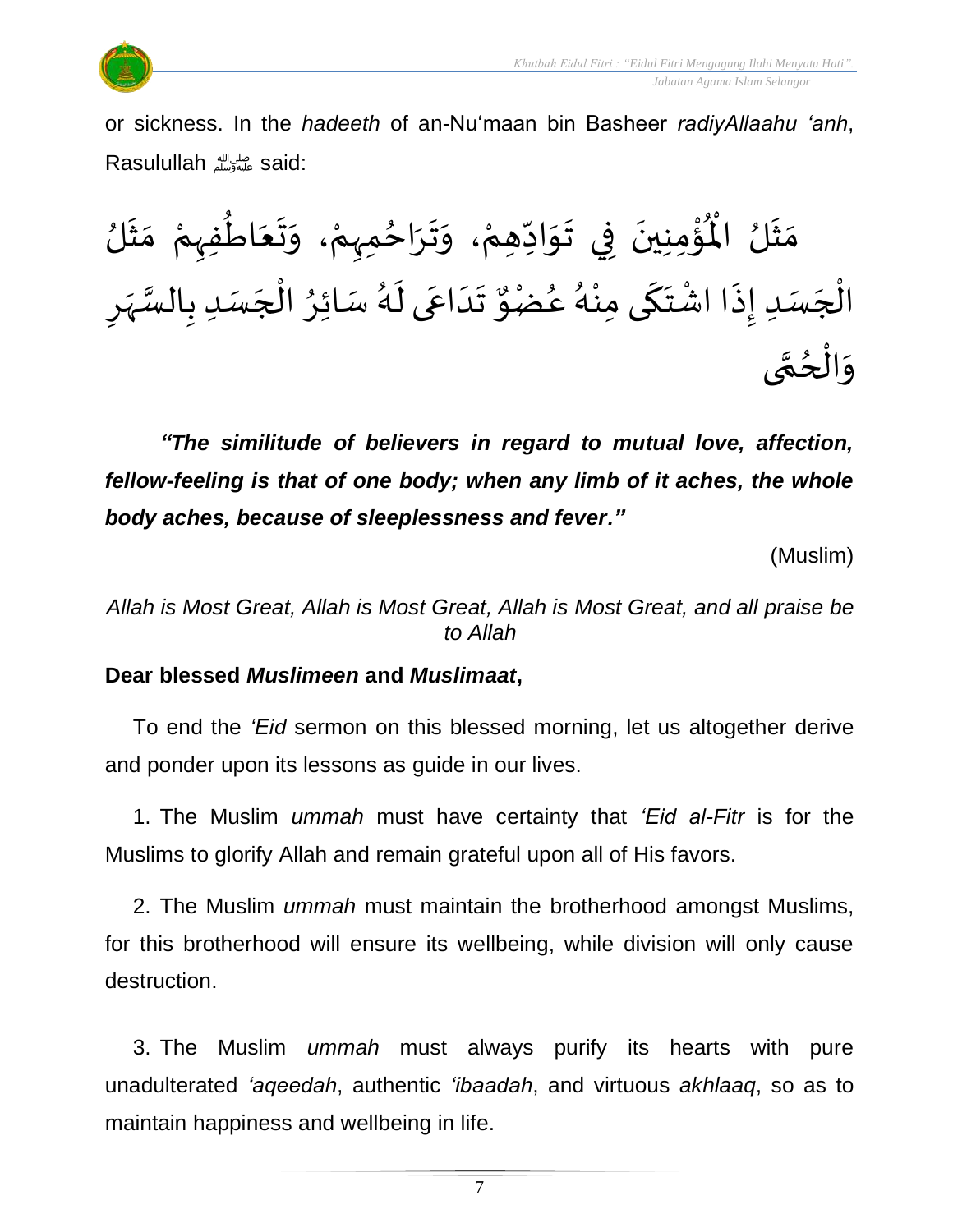

جِيْمِ **ٔ** مبر<br>مبر ِن الر ا  $\frac{1}{2}$ ط ي **ٔ** بر<br>په الش ِ ِمنَ ه عُوْذُ بِاللَّهِ و<br>په **ٔ** و<br>م ِ<br>ع أ و<br>لم و<br>لم بة<br>م نة<br>بد ِ ئ<sub>ى</sub>خ<sub>ىيد</sub>  $\frac{1}{2}$ ُو ِ<br>ا  $\uplambda$  $\tilde{\cdot}$ ف وو<br>• مُؤْمِنٌ ہ<br>ء و<br>م ِرِ و ه و<br>A َ وَ أُنثَىٰ وَ<sub>َ</sub> و<br>ع أ ہ<br>م ِ<br>ج أ ر<br>پ ر ر<br>سم ك  $\ddot{\cdot}$ ِن ذ ں<br>س ا م ٗ لِح صَ َ َٰ ِمل ِ<br>م ع ن ?<br>? ِ<br>م ر<br>م  $\ddot{\cdot}$ لمونَ و<br>ا ر<br>م ح<br>مم  $\frac{1}{2}$ ِرِ نُوا يَـ ْ ُو<br>په ر<br>م ا َك ِرِ ِ<br>حَسَنِ مَ  $\frac{1}{2}$ ۔<br>ء<br>ء ِهُم بِا و<br>ج ِ جَزَ  $\frac{1}{2}$ ِ<br>ج أ  $\frac{1}{2}$ و ۔<br>پهم و ب<br>به نة<br>م ِ<br>پ ي ِ ز ج  $\frac{1}{2}$  $\ddot{\cdot}$ ِ<br>ا َل ِرِ و ֧֧֧֘֝<br>֧֛֝֓׆֧֧֧֧ ة ِ ِب ں<br>س س<br>بد  $\frac{1}{2}$ ط  $\ddot{\tilde{}}$ ة و ે ِ<br>بہ حَيَوٰةَ طَيِّبَةً وَلَنَجْزِيَنَّهُمْ أَجْرَهُم بِأَحْسَنِ مَا كَانُواْ يَعْمَلُونَ ۞

*"Whoever does righteousness, whether male or female, while he is a believer - We will surely cause him to live a good life, and We will surely give them their reward [in the Hereafter] according to the best of what they used to do."*

(Soorah al-Nahl 16:97)

َ<br>و بَارَكَ اللّهُ ۖ لِيْ وَلَكُمْ فِي الْقُرْآنِ الْعَظِيْمِ، وَنَفَعَنِيْ وَإِيَّاكُمْ بِمَا  $\frac{1}{2}$  $\ddot{\phantom{0}}$ ْ  $\ddot{\phantom{0}}$  $\ddot{\bullet}$  $\ddot{\phantom{0}}$  $\frac{1}{2}$ ំ<br>រ  $\frac{1}{2}$ ْ ْ  $\frac{1}{2}$ ֦֧֦֧֦֧֝<u>֦</u> ْ ِ<br>م  $\tilde{\mathbf{r}}$  $\tilde{\cdot}$ ْ  $\frac{1}{2}$ ْ ِ<br>م ا<br>ا<br>ا  $\frac{1}{2}$  $\tilde{\cdot}$ —<br>}<br>1 .<br>فِيْهِ مِنَ الآيَاتِ وَالنِّكْرِ الْحَكِيْمِ وَتَقَبَّلَ مِنِّيْ وَمِنْكُمْ تِلْاوَتَهُ، إِنَّهُ ا<br>تار<br>: ।<br>-<br>-—<br>}<br>1  $\ddot{\phantom{0}}$ د<br>اس ْ ا<br>م ់<br>• ر<br>^ ْ |<br>"<br>"  $\sum$ ن<br>ا  $\frac{1}{2}$  $\ddot{\phantom{0}}$ ्<br>^ ់<br>រ  $\overline{\phantom{a}}$ ْ <u>ر</u> ٔ<br>ْ  $\frac{1}{2}$  $\frac{1}{2}$ ِ<br>پُ ।<br>-<br>• ់<br>រ . ُ هُوَ السَّمِيْعُ الْعَلِيْمُ `<br>، َ ْ ं<br>ै ់<br>រ ا<br>تا ۔<br>۔ ا ۔<br>م أَقُولُ قَوْلِيْ هَذَا وَأَسْتَغْفِرُ اللّٰهَ الْعَظِيْمَ لِيْ وَلَكُمْ وَلِسَاْئِرِ ُי<br><u>י</u>  $\ddot{\phantom{0}}$  $\ddot{\cdot}$  $\tilde{\cdot}$ ֝֟<br>֧֧֦֧֝֟֓֟֓֟֓֟֓֟֓֟֓֟֓֟֟֟֟֟֟֟֟֟֟֟֟֓֟֓֟֝֟֟֟֟֩֕֝֟  $\ddot{\phantom{0}}$ ْ إ ֦֧֦֦֧֝<u>֚</u>  $\ddot{\phantom{0}}$  $\frac{1}{2}$  $\ddot{\cdot}$ <u>ر</u>  $\frac{1}{2}$ ْ ِ<br>م  $\tilde{\mathbf{r}}$  $\frac{1}{2}$ ْ إ  $\frac{1}{2}$ ْ َ ֦֧֦֧֦֧֝<u>֦</u> ُ ري<br>لْمُسْلِمَاتِ، فَاسْتَغْفِرُوْهُ إِنَّهُ هُوَ الْغَفُوْرُ الرَّحِيْمُ ់<br>រ ان<br>ا بر<br>ا∙ ֦֧֦ ••<br>•••  $\frac{1}{2}$ ا<br>ا  $\ddot{\phantom{0}}$ ُ ء<br>گ ا<br>مارچ<br>مارچ ।<br>-<br>-ِ<br>ٌ ֦֧֦֧֦ ٍ<br>ٌ ا<br>ا  $\frac{1}{2}$  $\ddot{\cdot}$  $\frac{1}{\lambda}$ رت<br>لْمُسْلِمِيْنَ وَالْمُ  $\ddot{\ }$  $\ddot{\phantom{0}}$ ْ اْل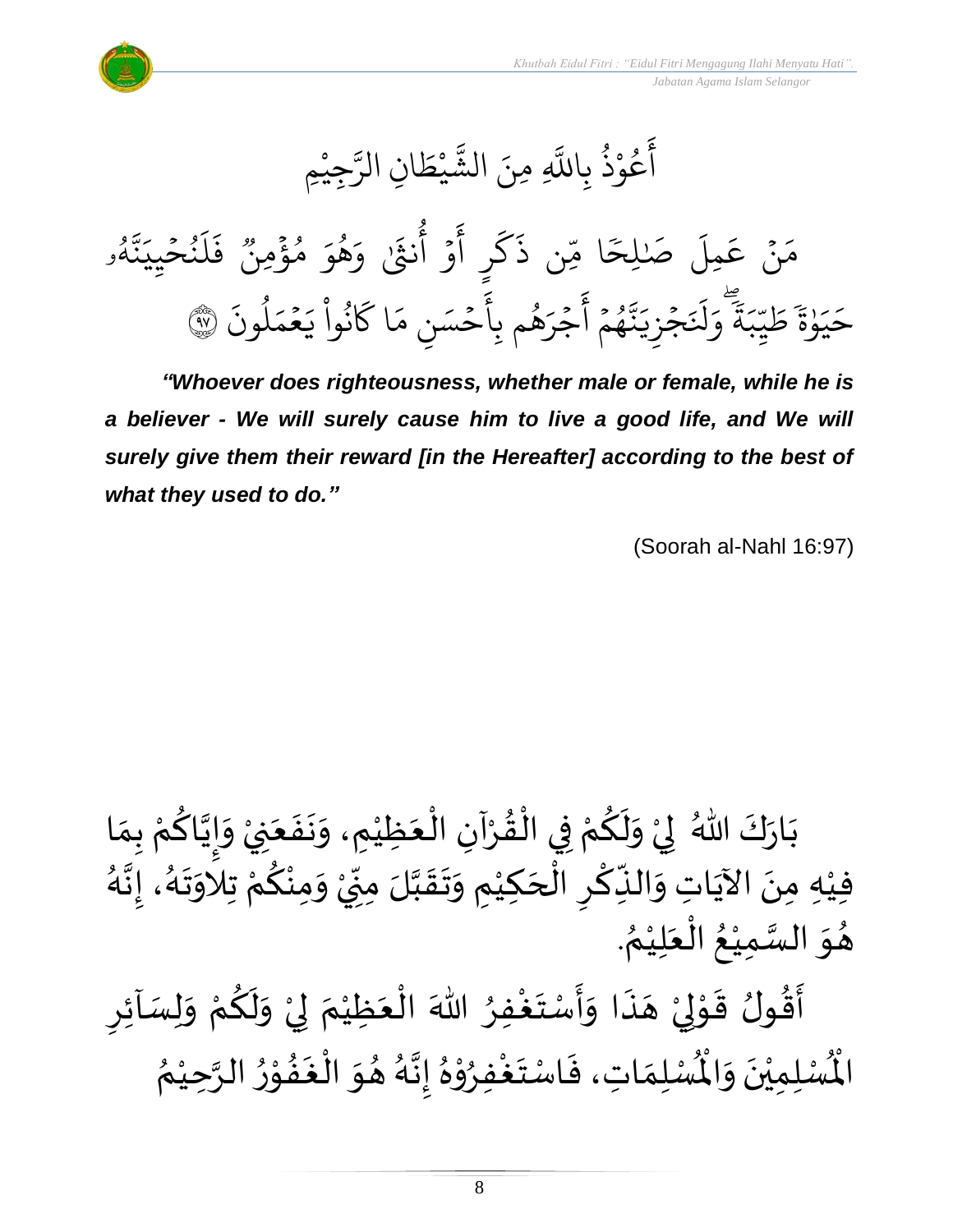

ُ<br>ُ'

#### <u>ل</u> ك لُّ ع ِ<br>م  $\overset{9}{\blacktriangle}$ لمٌ وَأَنْتُمْ بِخَيْرِ  $\frac{1}{2}$  $\ddot{\phantom{a}}$ ْ  $\frac{1}{2}$ ْ  $\ddot{\phantom{0}}$ ْ ي ِ  $\ddot{\phantom{0}}$ تَقَبَّلَ اللّٰهُ مِنَّا وَمِنْكُمْ وَصَالِحُ  $\frac{1}{2}$ ان<br>ا ان<br>ب  $\frac{1}{2}$ ْ ..<br>عر ْ  $\frac{1}{2}$  $\frac{1}{2}$ ُ ة<br>مع الْأَعْمَال ْ<br>م  $\frac{1}{2}$ اللّهُ أَكْبَرُ ، اللّهُ أَكْبَرُ ، اللّهُ أَكْبَرُ وَلِلَّهِ الْحَمْدُ ፟<br>፟  $\frac{1}{2}$ بر ْ  $\frac{1}{2}$ }<br>ት  $\frac{1}{2}$ بر ؚ<br>م  $\frac{1}{2}$  $\frac{1}{2}$  $\frac{1}{2}$ بر ؚ<br>ما ْ  $\overline{\phantom{a}}$ انه<br>ا  $\frac{1}{2}$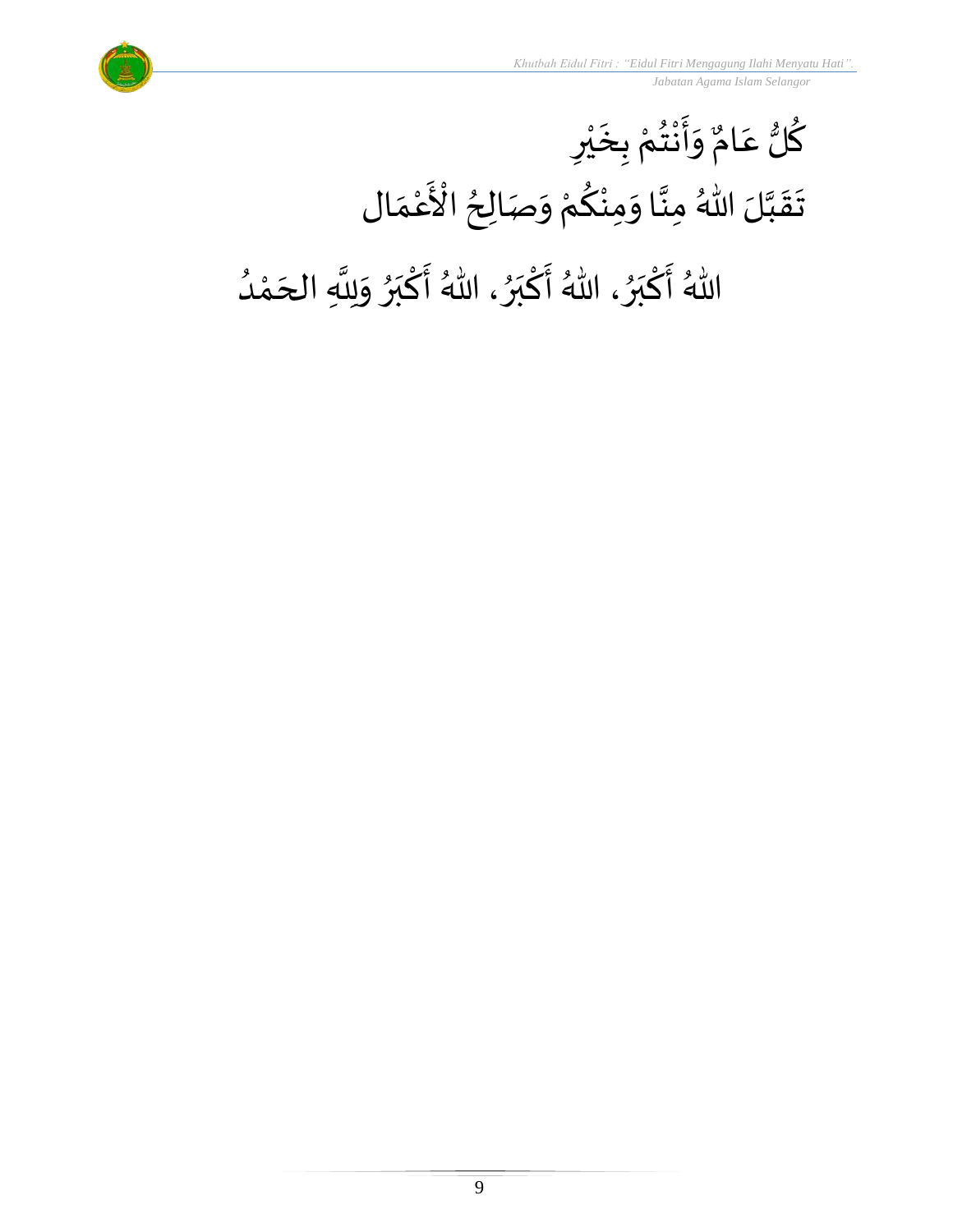

ْ

 *Jabatan Agama Islam Selangor*

# **THE SECOND** *KHUTBAH*

اللّهُ أَكْبَرُ، اللّهُ أَكْبَرُ، اللّهُ أَكْبَر  $\frac{1}{2}$ بر ْ  $\frac{1}{2}$ ፟<br>፟  $\frac{1}{2}$ بر ْ  $\frac{1}{2}$ <sub>ይ</sub><br>◆  $\frac{1}{2}$ بر ْ  $\ddot{\phantom{0}}$ اللّهُ أَكْبَرُ، اللّهُ أَكْبَرُ، اللّهُ أَكْبَر  $\frac{1}{2}$ بر ْ  $\frac{1}{2}$ ፟<br>፟  $\frac{1}{2}$ بر ْ  $\frac{1}{2}$ بر<br>♦  $\frac{1}{2}$ بر ْ  $\frac{1}{2}$ اللّهُ أَكْبَرُ، لَا إِلَهَ إِلَّا اللّهُ وَاللّهُ أَكْبَرٍ، ፟<br>፟  $\frac{1}{1}$ بر ْ  $\frac{1}{2}$ ا<br>الم  $\frac{1}{2}$  $\ddot{\phantom{0}}$ ।<br>-<br>- $\tilde{\cdot}$  $\frac{1}{2}$ بر ؚ<br>ما  $\frac{1}{2}$ <br>م اللّهُ أَكْبَرُ كَبِيْرًا، وَالْحَمْدُ لِلّهِ كَثِيْرًا، وَسُبْحَانَ اللّهِ بُكْرَةً وَأَصِيْلَا.  $\frac{1}{2}$ ً<br>• ْ ์<br>-<br>- $\overline{\phantom{a}}$ <sup>ب</sup><br>ا ْ<br>ْ  $\overline{\phantom{a}}$ ْ  $\frac{1}{2}$ ا<br>په<br>◆ ْ ي  $\ddot{\ddot{\cdot}}$ ์<br>-<br>-ُ<br>ৃ• ें<br>द بر ْ  $\frac{1}{2}$ ً<br>آ ْ  $\ddot{\cdot}$  $\frac{1}{2}$  $\sum_{i=1}^{n}$  $\frac{1}{2}$ ْ ُ<br>ُ  $\ddot{\phantom{0}}$  $\overline{\phantom{a}}$ ֦֧֦֦֧֝<u>֚</u>  $\frac{1}{\sqrt{2}}$ اَلْحَمْدُ لِلَّهِ الَّذِي هَدَانَا لِهَذَا وَمَا كُنَّا لِنَهْتَدِي لَوْ لَا أَنْ هَدَانَا ْ  $\overline{\phantom{a}}$ ْ<br>ْ ِ<br>ُا  $\mathbf{i}$ ا<br>الم ا<br>تار  $\overline{\phantom{a}}$  $\frac{1}{1}$  $\ddot{\phantom{0}}$  $\frac{1}{2}$ ِ<br>په ์  $\frac{1}{2}$ ِ<br>م ا<br>تارىخ  $\ddot{\phantom{0}}$ ْ  $\ddot{\phantom{0}}$  $\tilde{\cdot}$ ֧֦֧֦֝ َ ا<br>:<br>: ا<br>پ ້ $\overline{\phantom{a}}$  $\frac{1}{1}$  $\ddot{\phantom{0}}$ الله، ان<br>ا أَشْهَدُ أَنْ لَّا إِلَهَ إِلَّا اللّهُ وَحْدَهُ لاَ شَرِيْكَ لَهُ، وَأَشْهَدُ أَنَّ سَيِّدَنَا ْ  $\ddot{\phantom{0}}$ ُ<br>ُ  $\frac{1}{2}$ ْ  $\frac{1}{2}$  $\ddot{\phantom{0}}$  $\frac{1}{1}$  $\frac{1}{1}$ ا<br>با<br>•  $\ddot{\phantom{0}}$ ُ<br>ُ'  $\frac{1}{2}$ ْ  $\ddot{\phantom{0}}$  $\frac{1}{2}$ ء<br>لم  $\tilde{\mathbf{r}}$ ٝ<br>ؙ <u>ر</u>  $\frac{1}{2}$  $\sim$ ፟<br>፞  $\frac{1}{1}$ ֦֧֦֧<u>֦</u>  $\frac{1}{2}$ ان<br>الم ં<br>ત  $\tilde{\mathbf{r}}$ ।<br>-<br>-ُ<br>ُ'' مُحَمَّدًا عَبْدُهُ وَرَسُوْلُهُ. اَللَّهُمَّ صَلِّ وَسَلِّمْ وَبَارِكْ عَلىَ سَبِّدِنَا ໌ $\overline{a}$  $\frac{1}{2}$ بر<br>م ُ<br>ُ' ់<br>រ ِ<br>م ً<br>ا ن<br>م  $\overline{\phantom{a}}$  $\frac{1}{2}$  $\ddot{\phantom{0}}$  $\frac{1}{1}$  $\frac{1}{2}$ ِ<br>م ر<br>و  $\ddot{\phantom{0}}$  $\frac{1}{2}$ ْ  $\frac{1}{\sqrt{2}}$ بند<br>^ ن<br>م ر<br>ر<br>ر ا<br>ا ر<br>آ د<br>گ −<br>ይ<br>ተ ֧֦֧֦֝ **∕** مُحَمَّدٍ، وَعَلَى آلِهِ وَأَصْحَابِهِ وَمَنْ تَبِعَهُمْ بِإِحْسَانٍ إِلَى يَوْمِ י<br>י ا<br>-<br>•  $\tilde{\cdot}$ ل ।<br>-<br>-)<br>=<br>} نہ<br>• **با**<br>-ّ<br>ٌ<br>≸ ر<br>ر<br>ر  $\ddot{\bullet}$  $\ddot{\phantom{0}}$ ا<br>د  $\frac{1}{2}$  $\frac{1}{2}$  $\overline{\phantom{a}}$ ا<br>:<br>:  $\frac{1}{2}$ َ<br>آ ِ<br>م  $\frac{1}{2}$ <u>لم</u> ن<br>م  $\overline{\phantom{a}}$  $\frac{1}{2}$ ِ الدِّيْنِ. ْ  $\frac{1}{1}$ لِّسْلِمُونَ، اِتَّقُواْ اللَّهَ، أُوْصِيكُمْ وَإِيَّايَ بِتَقْوَى  $\ddot{\phantom{0}}$ ֦֧֦֧֦֧֝<u>֦</u>  $\ddot{\phantom{0}}$ **ؚ** ن<br>ا  $\frac{1}{2}$  $\ddot{\ }$ ْ ِ<br>م ֦֧֦֧֦ ُ<br>مذہب<br>مذہب ْ  $\frac{1}{2}$ ا<br>ب  $\ddot{\phantom{0}}$ ›<br>ጎ أَمَّا بَعْدُ، فَيَاۤ أَيُّهَا الْمُ ِ<br>ہار<br>مار اً<br>•<br>•  $\ddot{\phantom{0}}$  $\frac{1}{1}$  $\ddot{\cdot}$ ر<br>ا ر<br>م  $\ddot{\phantom{0}}$ ن<br>م  $\frac{1}{2}$ ِ<br>تَّقُونَ. قَالَ اللَّهُ تَعَالَى: يَا يَأَيُّهَا الَّذِينَ آمَنُواْ اتَّقُواْ ا<br>مذہب<br>مذہب ن<br>\* ٔ<br>ا •<br>په<br>•  $\frac{1}{2}$  $\ddot{\phantom{0}}$ ا<br>تار<br>ا ِ<br>په<br>پرو وُ<br>•<br>• ֧֦֧֧֦֧֦֧֦֦֧֦֝֟֟֟֟֟֟֟֟֟֟֟֟֟֟֟֟֟֟֟֟֟֟֟֟֟֟֟֟֟֟֟֟֕֕֟֟֟֩֕֟֓֟֓֕֕֟֓֟֓֕֟֓֟֓֕֟֓֟֓֟֓֟֓֟֟֩֕֟  $\ddot{\phantom{0}}$  $\ddot{\phantom{0}}$ ِ<br>الح  $\frac{1}{2}$  $\ddot{\phantom{0}}$  $\ddot{\phantom{0}}$  $\ddot{\phantom{0}}$  $\frac{1}{2}$ ا<br>ارت<br>جو ا<br>مو<br>1 اللهِ فَقَدْ فَازَ الْمُ  $\ddot{\cdot}$  $\frac{1}{2}$ ْ  $\frac{1}{2}$  $\frac{1}{2}$ ُ<br>ُ\* ِ<br>پ المحمد }<br>\*  $\ddot{\phantom{0}}$  $\sim$  $\frac{1}{2}$ <sup>∂</sup> ر<br>په بر<br>**پا** ا

حَقَّ تُقَاتِهِ وَلاَ تَمُوتُنَّ إِلاَّ وَأَنتُم مُّسْلِمُون ›<br>ለ  $\frac{3}{2}$  $\frac{1}{2}$ ن<br>• ›<br>ጎ  $\ddot{\ }$ ن<br>م  $\overline{\phantom{a}}$ اللَّهَ حَقَّ تُقَاتِهِ وَلاَ تَمُوتُنَّ إِلاَّ وَأَنتُم مُّسْلِمُون.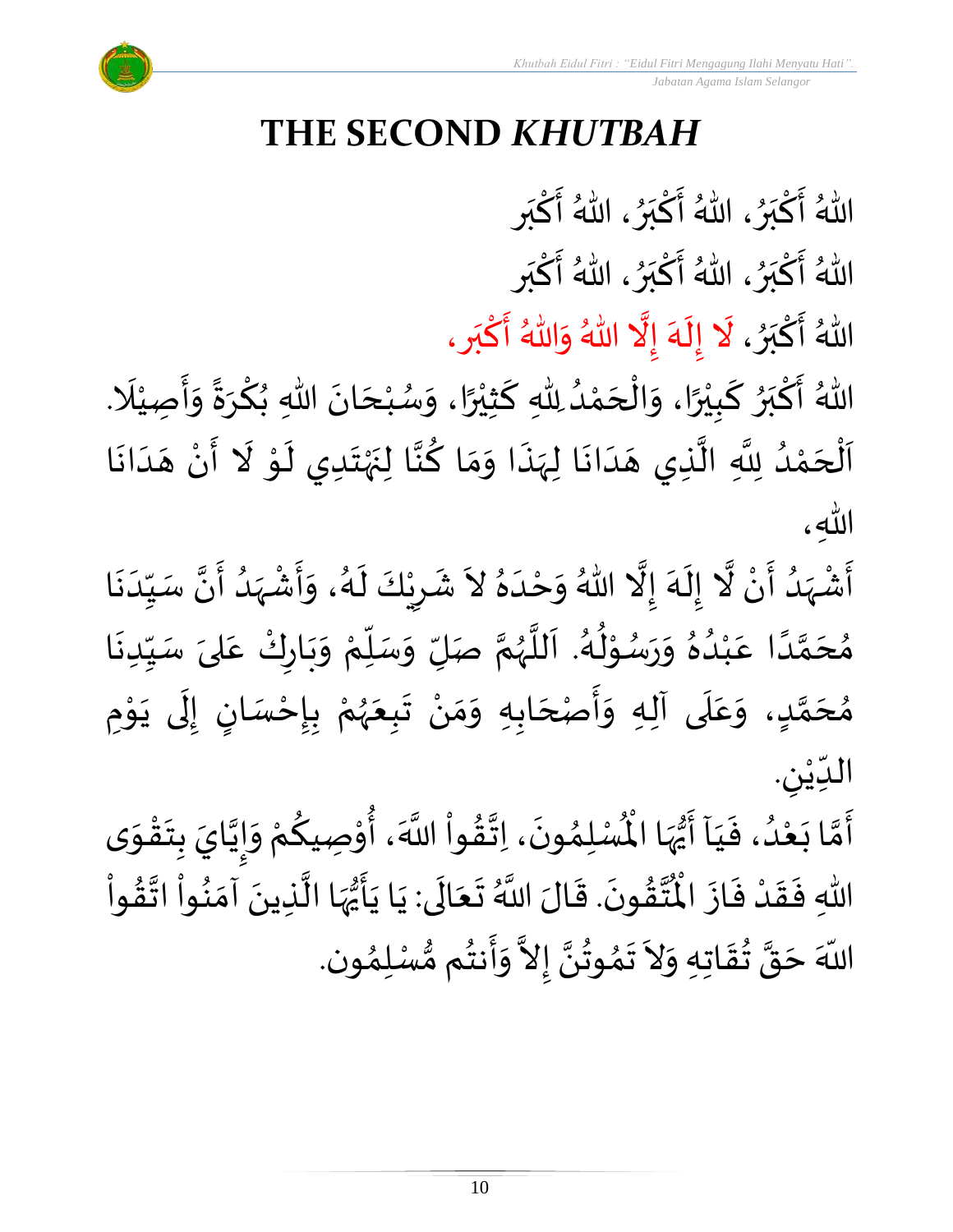

## **Dear blessed** *Muslimeen* **and** *Muslimaat***,**

On *'Eid al-Fitr* today, let us have the *taqwa* of Allah *Subhaanahu Wa Ta'aala* by practicing noble *akhlaaq* such as having *ikhlaas* (sincerity), *sabr* (patience), and doing good unto others. This is because excellent *akhlaaq* will yield blissfulness and success in our lives. On the other hand, avoid vile traits such as *hasad* (envy), *khiyaanah* (treachery), and insulting others. This is because those wicked traits can incur calamity and outbreak from Allah *Subhaanahu Wa Ta'aala*. Therefore, we must become servants of Allah that are believing, united, and firmly cling upon authentic Islamic teachings. We should also remain disciplined and obligated in abiding by the SOP that has been stipulated, as well as supplicating to Allah the Almighty so that the Covid-19 pandemic will be exterminated. Though we are living with the new norm, we must still observe kind treatment of our parents and relatives according to the SOP permitted such as observing social distancing, communicating via technological facilities such as Zoom application, WhatsApp video call, and others. We can also purchase food or any delicacies through courier or delivery service.

ؙۊؙٝڡؚڹؘاتؚ  $\ddot{\phantom{0}}$ ْ<br>باللہ ُْ ُؤْمِنِيْنَ وَالْمُ  $\tilde{\cdot}$  $\ddot{\phantom{0}}$ ْ ْ<br>باللہ ُْ ِ<br>لْمُسْلِمَاتِ وَالْمُ  $\tilde{\cdot}$  $\frac{1}{2}$ اَللَّهُمَّ اغْفِرْ لِلْمُسْلِمِيْنَ وَالْمُسْلِمَاتِ وَالْمُؤْمِنِيْنَ وَالْمُؤْمِنَاتِ الْأَخْيَاءِ  $\tilde{\cdot}$  $\ddot{\phantom{0}}$ ْ ›<br>ለ ٝ<br>ا ِ<br>و י<br>מ ر<br>ر<br>ر ا<br>ا َ  $\frac{1}{1}$ ْ ة<br>م ع الْأَخْيَاءِ ْ مِنْهُمْ وَالأَمْوَاتِ، إِنَّكَ سَمِيْعٌ قَرِيْبٌ مُجِيْبُ الدَّعَوَاتِ ُ<br>وړ ْ  $\ddot{\ }$ י<br>י —<br>ع  $\frac{1}{2}$ ِ<br>م ان<br>ا ُ ֦֧<u>֫</u>  $\frac{1}{2}$ ه<br>**د ا** ي ر ق <u>ر</u>  $\ddot{\tilde{}}$ ٌ ، إِنَّكَ سَمِيْعٌ قَرِيْبٌ مُجِيْبُ الدَّعَوَاتِ وَيَا قَاضِيَ ْ ا<br>با<br>: ।<br>-<br>- $\frac{1}{2}$  $\ddot{\mathbf{r}}$  $\ddot{\phantom{0}}$  $\frac{1}{2}$ الْحَاجَاتِ.  $\overline{\phantom{a}}$ ۔<br>∤ ُ<br>اُ∱  $\ddot{\phantom{0}}$  $\ddot{\phantom{0}}$  $\frac{1}{2}$ ْ َ<br>ج  $\ddot{\phantom{0}}$  $\mathbf{r}$  $\frac{1}{2}$  $\ddot{\phantom{0}}$  $\frac{1}{2}$ ُ<br>ا  $\frac{1}{2}$  $\ddot{\phantom{0}}$ ֕<br>֧֛֝֓֟֓֓֟׆<br>֧֛ ا<br>ا َ

كَ ل م<br>أ سْ زما ِن، و الأَمِيُّ وَنَتَوَسَّلُ إِلَيْكَ بِنَبِيِّكَ  $\frac{1}{1}$  $\frac{1}{2}$  $\frac{1}{2}$ **ٍ**<br>-ْ ।<br>-<br>-ان<br>سا  $\ddot{\ }$ كَ ل أ سْ ا ن اَللَّهُمَّ إِذَّ ।<br>-<br>-י<br>מ ر<br>ر<br>ر .<br>بِأَسْمَآئِكَ الْحُسْنَى، وَصِفَاتِكَ الْعُظُمَى، أَنْ تَحْفَظَ بِعَيْنِ ْ ي  $\frac{1}{2}$ ر<br>م  $\ddot{\phantom{0}}$  $\frac{1}{2}$ ْ  $\ddot{\mathbf{z}}$  $\frac{1}{2}$ ر<br>م }<br>• ֦֧֧֧֦֧֧֧֧֧֧֧֧֧֧֧֧֧֧֧֧֧֟֟֓֟֓֟֓֟֓֟֓֟֓֟֓֟֓֟֓֟֓֟֓֟֓֟֓֟֓֟֓֟֓֟֓֟֩֕֓֟֓֟֓֟֓֟֓֝֟֟֓֝֟֓֝֬֟֓֝֬֟֓֝֬֟֓֝֬֟֟֓֝֟֝֟֝֟<br>֧֧֧֧֝֩֟֟֩֩**֓**  $\ddot{\phantom{0}}$  $\frac{1}{2}$  $\ddot{\phantom{0}}$ ِّدِ ֦֧֦֧֦֧֦֧֝<u>֦</u>  $\frac{1}{2}$ ֧֧֦֧֦֧֧֦֧֦֧֦֧֦֧֦֧֧֧֦֧֦֧֦֧֦֧֦֧֦֧֦֚֬֝֟֜֟֓֕֝֟֓֕֝֓֕֓֕֓֝֬֝֓֕֓֟֓֝֬֟֓֟֓֟֓֟֓֝֬֝֓֟ ر<br>.<br>-ِ الرَّبَّانِيَّةِ، وَبِحِفْظِ وِقَايَتِكَ الصَّمَدَانِيَّةِ، جَلاَلَةَ مَلِكِنَا  $\frac{1}{1}$  $\frac{1}{\alpha}$ ا<br>تار  $\ddot{\phantom{0}}$ ا<br>المعا ْ  $\frac{1}{2}$  $\ddot{\ }$ ان<br>ا ن<br>م<br>۱ ان<br>ا ِ<br>تِكَ  $\ddot{\phantom{0}}$ اي  $\ddot{\phantom{0}}$ ِعن  $\ddot{\cdot}$ ِ<br>آباد  $\tilde{\phantom{a}}$ ن<br>ا  $\ddot{\phantom{0}}$  $\frac{1}{2}$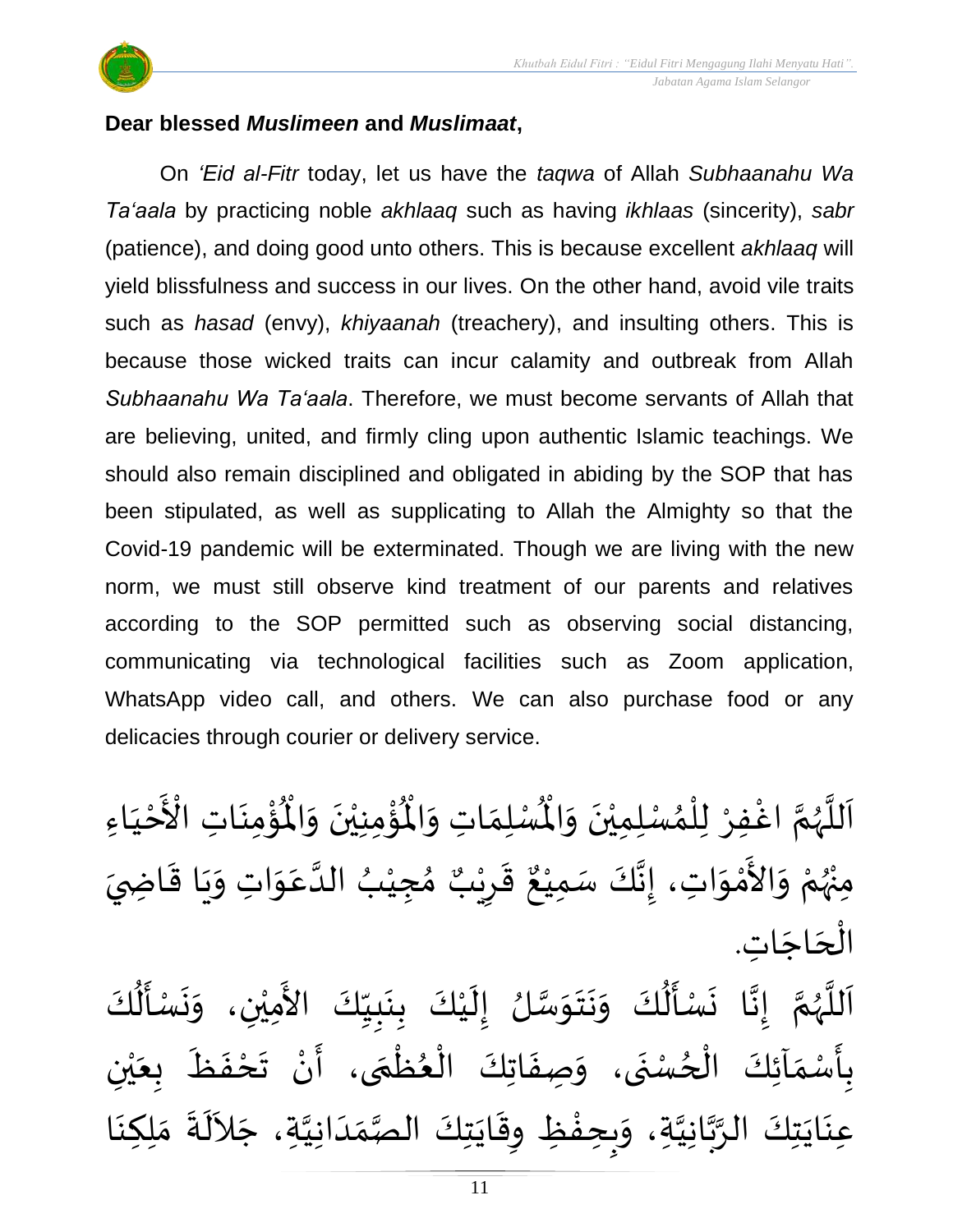

ْعَظَّمِ، سُلْطَان سلاڠُور، سُلْطَان شَرَفُ الدِّين ادريس شاه  $\frac{1}{1}$ ُ  $\mathbf{r}$  $\ddot{\phantom{0}}$ ់<br>**រ** ُ<br>ُ )<br>ፌ  $\ddot{\phantom{0}}$ ់<br>( <br>ر , ان<br>ا  $\frac{1}{2}$ ُْ اْل الحاج ابن المرحوم سُلْطَان صَلاَحُ الدِّين عبد العزيز شاه  $\frac{1}{1}$ <sup>}</sup>  $\tilde{\phantom{a}}$ `<br>أ ا<br>ا ر<br>م  $\ddot{\cdot}$ الحاج. اَللَّهُمَّ أَدِمِ الْعَوْنَ وَالْبِدَايَةَ وَالتَّوْفِيْقَ، وَالصِّحَّةَ ن<br>ا  $\tilde{\cdot}$  $\ddot{\phantom{0}}$ ْ י<br>י انا  $\frac{1}{2}$  $\ddot{\cdot}$  $\ddot{\phantom{0}}$ ا<br>ا '<br>ا  $\frac{1}{2}$  $\ddot{\phantom{0}}$ י<br>י  $\frac{1}{2}$ ֦֧֦֧֦֧֦֧֦֧֧֧֧֟֝֝֜֟֓֟֓֟֓֟֓֟֓֟֓֟֓֟֓֟֓֟֓֟֓֟֓֟֓֟֓<br>**֓**ׅׅ֧֓֡֡֡֜֡֡֟֬ ।<br>∕ ֚֝<br>֧֧֦֧֦֚֚֚֚֚֚֚֚֚֝֟֓֟֓֟֓֟֓֟֓֟֓֟֓֟֓֟֓֟֓֟֓֟֓֟֓֟֓֝֟֓֟֓֕֟֓֟֓֝֬֟ ن<br>م ر<br>ر<br>ر ا<br>الم ا<br>آ  $\sum_{i=1}^{n}$ ى<br>وَالسَّلامَةَ مِنْكَ، لِوَلِيِّ عَهْدِ سلاغُور، ت**ڠك**و أَمِير شَاه اِبْنِ ؚ<br>ۣ  $\ddot{\cdot}$  $\ddot{\ }$ ان<br>سا  $\tilde{\cdot}$ ْ  $\frac{1}{2}$ َ ر<br>شم ٝ<br>ْ ِ<br>م  $\frac{1}{2}$ ا<br>بر إ ا<br>م ।<br>न السُّلْطَان شَرَفُ الدِّين ادريس شاه الحاج، فِىْ أَمْنٍ وَصَلاَحٍ  $\tilde{\phantom{a}}$  $\frac{1}{2}$ <u>رِ</u> י<br>י ..<br>∶ُ ْ  $\frac{1}{1}$ ُ ر<br>په  $\mathbf{r}$ ٝ<br>ا  $\frac{3}{4}$ وَعَافِيَةٍ بِمَنَّكَ وَكَرَمِكَ يَا ذَاالْجَلالِ وَالإِكْرَامِ. اَللَّهُمَّ أَطِلُ  $\sum_{i=1}^{n}$ ل<br>م ُ<br>وفر<br>مراجع م<br>تار َ ।<br>∕ ا<br>د  $\tilde{\cdot}$  $\overline{\phantom{a}}$ ֦֧֦֧֦֧֝<u>֦</u>  $\ddot{\cdot}$  $\ddot{\phantom{0}}$ َ  $\tilde{\cdot}$  $\frac{1}{2}$  $\frac{1}{2}$  $\sum_{i=1}^{n}$  $\frac{1}{1}$ ِ<br>م  $\tilde{\cdot}$ عُمْرَهُمَا مُصْلِحَيْنِ لِلْمُوَظَّفِيْنَ وَالرَّعِيَّةِ وَالْبِلاَدِ، وَبِلَّغْ ات<br>ا ان<br>ا  $\tilde{\cdot}$  $\ddot{\phantom{0}}$ ْ ا<br>ا  $\frac{1}{2}$ ›<br>ለ ់<br>( ْ ي  $\overline{\phantom{a}}$  $\frac{1}{2}$  $\frac{1}{2}$ ़<br>ै י<br>ה  $\frac{1}{2}$ ້<br>.<br>. ֝<br>֧֡֟֟֟֟֟֟֟֟֟֟֟֟֓֟֓֟֓֟֓֟֓֟֓֟֓֟֟֟֟֟֟֟֟֟֟֟֡֟  $\frac{1}{2}$  $\frac{1}{2}$  $\tilde{\phantom{a}}$ ֦֧֦֧֦֧֝<u>֦</u> م<br>م مَقَاصِدَهُمَا لِطَرِيقِ الْهُدَى وَالرَّشَادِ. .<br>په  $\ddot{\ }$  $\frac{1}{1}$ ر<br>ر<br>ر ֦֧֦֧֦֧֝<u>֦</u> <u>ر</u> ا<br>م  $\frac{1}{\alpha}$ ُ  $\frac{1}{1}$  $\frac{1}{2}$  $\frac{1}{2}$ 

ن<br>ا اَللَّهُمَّ يَا دَافِعَ الْبَلَاءِ، اِدْفَعْ عَنَّا هَذَا الْوَبَاءَ وَالْبَلَاءَ وَالْمَرَضَ ر<br>ر<br>ر ا<br>ا  $\overline{\phantom{a}}$  $\ddot{\phantom{0}}$  $\sim$  $\ddot{\phantom{0}}$ ب<br>آ َ نہ<br>م∤  $\frac{1}{2}$  $\ddot{\phantom{0}}$  $\frac{1}{2}$ ֦֧֦֧֦֧֧֧֧֦֧֧֧֧֧֧֧֧֧֧֧֧֧֝֝֟֟֓֟֓֟֓֟֓֟֓֟֓֟֓֟֓֟֓֟֓֟֓֟֓֟֓֟֓֟֓֟֩֕֟֓֟֓֝֟֓֟֓֝֟֓֝֟֓֝֬֟֓֝֟֓֝֬֟֓֝֬֟֓֝֟֓֟֓֝֬֟֟֝֟֝֟<br>֧֧֧֧֝֩֩֩֩**֓**  $\ddot{\cdot}$  $\ddot{\phantom{0}}$ انا ِ<br>م ֦֧<u>֫</u>  $\ddot{\cdot}$ ْ وَالْبَلَاءَ وَالْمُ  $\frac{1}{2}$  $\frac{1}{2}$ ً<br>ن  $\frac{1}{2}$ ֦֧֦֧֦֧֦֧֦֧֦֧֧֦֧֧֝֟֓֟֓֓֟֓֟֓֟֓֟֓֟֓֟֓֟֓֟֓֟֓֟֓֟֓֟֓֟֓֝֟֓֟֓֟֓<br>֧֝֩֩**֓**֧֧֓֟֡֡֬֟֓  $\tilde{\cdot}$ .<br>وَالشَّدَائِدَ وَالْمِحَنَ، بِلُطْفِكَ يَا لَطِيْفُ إِنَّكَ ا<br>با<br>: ।<br>-<br>-ُ  $\mathbf{r}$ ا<br>با ֦֧֦֧֦֧֦֧֦֧֦֧֦֧֦֧֦֧֦֧֦֧֦֧֦֧֝<br>**֧**  $\frac{1}{\sqrt{2}}$ <u>ر</u><br>- $\ddot{\phantom{0}}$  $\overline{\phantom{a}}$ ້<br>,  $\frac{1}{2}$  $\frac{1}{1}$  $\frac{1}{1}$ ن<br>ما  $\frac{1}{2}$ و<br>م عَلَى كُلِّ شَّىْءٍ قَدِيْرٌ ْ  $\ddot{\mathbf{r}}$ **∶** ْ  $\ddot{\phantom{0}}$ ِّ م ِ<br>آ ِ<br>م  $\tilde{\cdot}$ وَبِالْإِجَابَةِ جَدِيْرٌ.  $\ddot{\phantom{0}}$ ֦֧֦֧֦֧֦֧֦֧֦֧֦֧֦֧֦֧֝֟֓֟֓֓֟֓֓<br>**֧**  $\frac{1}{2}$ و<br>م جَدِيْرٌ. ٝ<br>ؙ  $\ddot{\phantom{0}}$ 

رِّ بَنَا آتِنَا فِي الدُّنْيَا حَسَنَةً وَفِي اْلَآخِرَةِ حَسَنَةً وَقِنَا عَذَابَ النَّار انا  $\ddot{\cdot}$  $\frac{1}{2}$  $\ddot{\phantom{0}}$  $\frac{1}{2}$ ً<br>په<br>•  $\ddot{\phantom{0}}$  $\overline{\phantom{a}}$  $\frac{1}{2}$ ِ<br>اس ؗ<br>ا  $\frac{1}{2}$ ً<br>په<br>•  $\ddot{\phantom{0}}$  $\overline{\phantom{a}}$  $\frac{1}{1}$ ا<br>ا ِّ<br>و  $\ddot{\phantom{0}}$ ُمَّةٍ<br>مواليد ن<br>تار  $\ddot{\phantom{0}}$ .<br>عِبَادَ اللّٰهِ، ۚ إِنَّ ٱللَّهَ يَأْمُرُ بِٱلْعَدۡلِ وَٱلۡإِحۡسَٰنِ وَإِيتَآيٖ ذِى ٱلۡقُرۡكِ وَيَنۡهَىٰ  $\sim$  $\frac{1}{1}$  َٰ  $\ddot{\cdot}$ ِرِ ر<br>بد ِ<br>بَیْ وَ ي ذِي القُرْبَي ؚ<br>ۣ ور ہ<br>1 ا<br>آ ا  $\ddot{\phantom{0}}$ ِ<br>اَلۡإِحۡسَٰنِ وَإِيتَـ  $\frac{1}{2}$ ر<br>م ر<br>م ِل و د سہ<br>ا  $\frac{1}{2}$ ع ِٱل ب ر م أ ر<br>1 و<br>. و<br>م =<br>ءِ ِ<br>پ ي هَ اللَّهَ بہ<br>• إِن ِ<br>ہ ِ و ر ر<br>م المُنك و ہ<br>1 َ<br>ہ ءِ و  $\tilde{I}$ ا ्<br>रू ش ح  $\frac{1}{2}$  $\ddot{\cdot}$ نِ الفَ ہ<br>1 ِ<br>ح ع .<br>` رُونَ و<br>, س<br>سم ك ِ<br>پ ذ  $\ddot{\cdot}$ ڪُمُ تَـُ  $\frac{1}{2}$ و ۔<br>ہ<br>ا  $\mu$  $\frac{1}{2}$ ع ر<br>1 مِظُڪُمُ ل  $\frac{1}{2}$ ر ور ِ<br>پ اَلْبَغْيِ يَعِظُكُمْ لَعَلَّكُمْ تَذَكَّرُونَ ۞ ہ<br>1